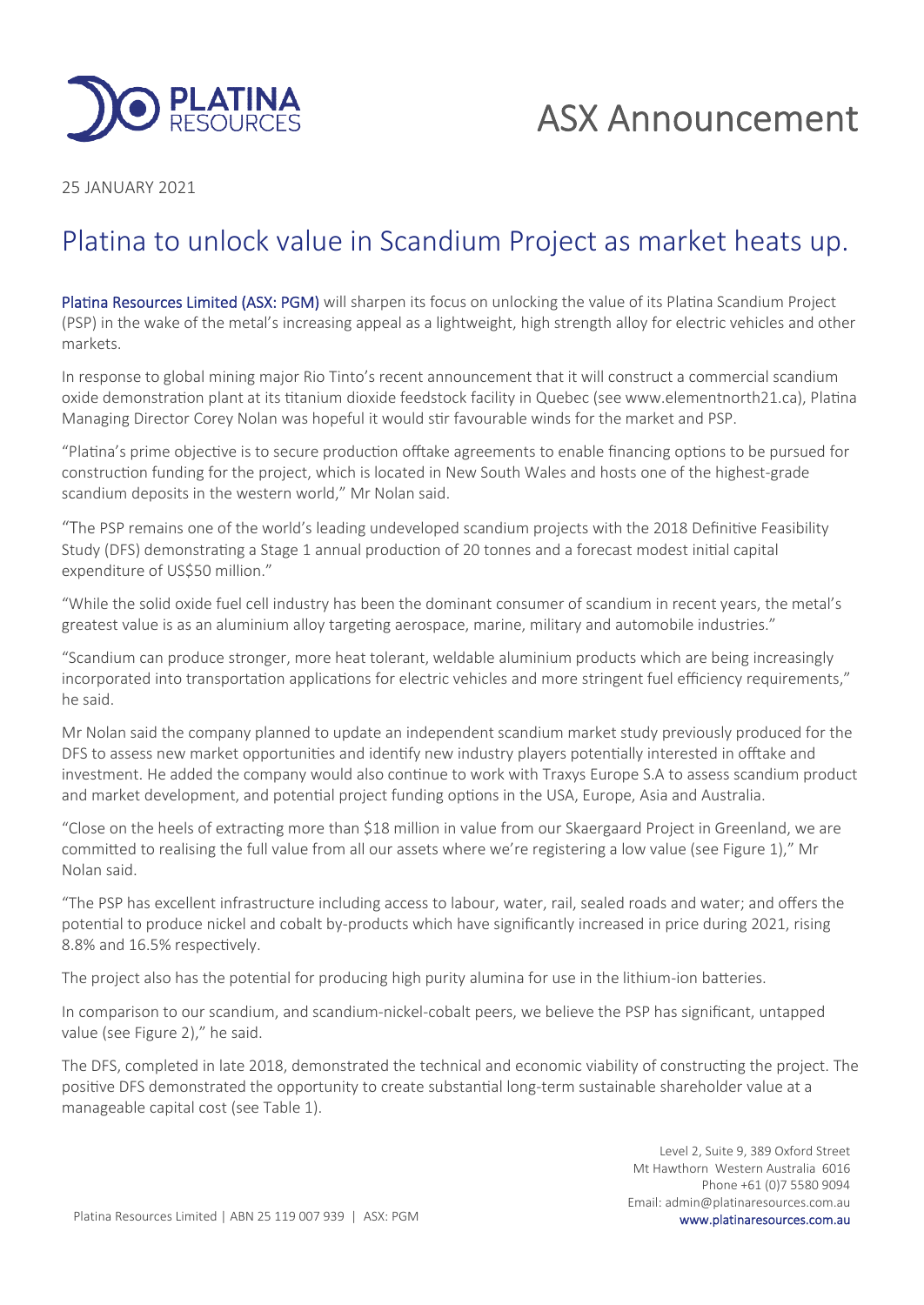

# **Strength in numbers**



*Figure* 1: *Platina's market capitalisation and asset summary* 



Figure 2 shows the market value of global pure play scandium and scandium-other metals companies, demonstrating the PSP's potential for value growth. There is no guarantee that Platina will achieve any of the valuation increases shown by the peer group companies. A detailed summary of the comparative companies is outlined at the end of this ASX release. Prices *22/01/2021.*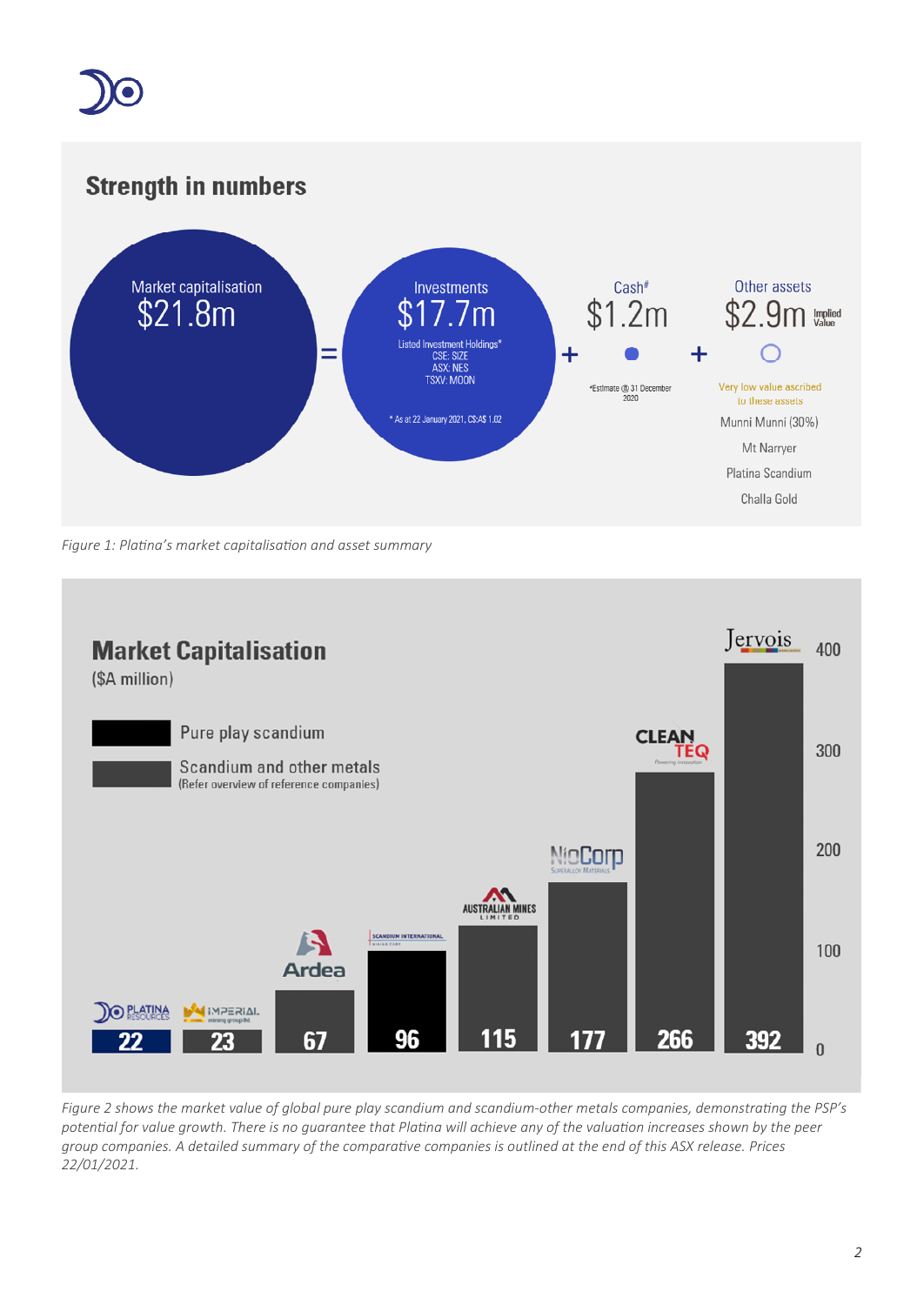

### Platina Scandium Project Overview

The 100% owned PSP is located in central New South Wales, 350 kilometres west of Sydney. PSP is one of the world's highest-grade scandium deposits and has potential to be Australia's first scandium producer with platinum, cobalt and nickel credits. New South Wales is a well-established mining district with a number of world-class mining operations. The PSP has excellent infrastructure including access to labour, water, rail, sealed roads and water.

A DFS completed in December 2018 demonstrates a very robust financial case. Based on a mine life of 30- years, the project generates an after-tax net present value in real terms (8% discount rate) of USD 166 million (AUD 234 million), post-tax IRR of 29% and payback period of 5.3 years at an average scandium oxide price of USD 1550/kg.

The DFS is based on a processing plant designed to initially produce 20 t/y of scandium oxide at a capital cost of USD 48.1 million (AUD 67.8 million), expandable to 40 t/y of scandium oxide for a very low incremental capital cost of USD 11.7 million (AUD 15.6 million), as market demand for lightweight aluminium-scandium grows.

| Stage 1 Annual Production                  |                   | 20 tonnes         |
|--------------------------------------------|-------------------|-------------------|
| Stage 2 Annual Production (from Year 5)    |                   | 40 tonnes         |
| Life-of-mine for financial model           |                   | 30 years          |
| Net Present Value (8%), real, after-tax    | US\$166 million   | AU\$234 million   |
| Internal Rate of Return, post-tax          |                   | 29%               |
| Payback Period (undiscounted)              |                   | 5.3 years         |
| Stage 1 Capital Expenditure                | US\$48.1 million  | AU\$67.8 million  |
| Stage 2 Capital Expenditure                | US\$11.1 million  | AU\$15.6 million  |
| Total Life-of-Project Capital Expenditure* | US\$104.1 million | AU\$146.5 million |
| Life-of-Mine Average Cash Operating Costs# | US\$525/kg        | AU\$739/kg        |
| Life-of-Mine Scandium Oxide Price          | US\$550/kg        | AU\$2,183/kg      |
| USD to AUD Exchange Rate                   |                   | 0.71              |

*Table 1: Summary Economics from the 2018 Definive Feasibility Study^* \*Includes sustaining capital costs. #Mining, processing, general and administration costs. Excludes royalties. ^ Value outcomes subject to securing offtake agreements and financing for construction

The Ore Reserves and Mineral Resources are extremely well defined with more than 48,000 metres of drilling. The laterite hosted deposit is amenable to simple, low-cost, open-cut mining techniques at a low waste to ore ratio.

| Classification | Tonnage (Dry<br>Kt) | Scandium<br>ppm | <b>Nickel</b><br>(%) | Cobalt<br>% | Scandia<br>(tonnes)* | Cobalt<br>(tonnes) | Nickel<br>(tonnes) |
|----------------|---------------------|-----------------|----------------------|-------------|----------------------|--------------------|--------------------|
| Proven         | 3.054               | 575             | 0.13                 | 0.10        | 2,696                | 2,945              | 4,054              |
| Probable       | 972                 | 550             | 0.08                 | 0.07        | 816                  | 654                | 767                |
| <b>TOTAL</b>   | 4,027               | 570             | 0.12                 | 0.09        | 3,512                | 3,599              | 4,821              |

*Table 2: Ore Reserves – at a 450ppm scandium cut-off*

Ore will be processed through a conventional high pressure acid leach circuit to produce 99.99% high-purity scandium oxide. The process methodology has been extremely well tested through bench and pilot scale test work to confirm operating and capital estimates for the DFS.

The next step to unlocking value in the project is to secure an offtake agreement to facilitate project financing and finalise the required permits to begin construction. A Mining Lease Application was lodged in 2020.

#### This announcement was authorised by Mr Corey Nolan, Managing Director of Platina Resources Limited.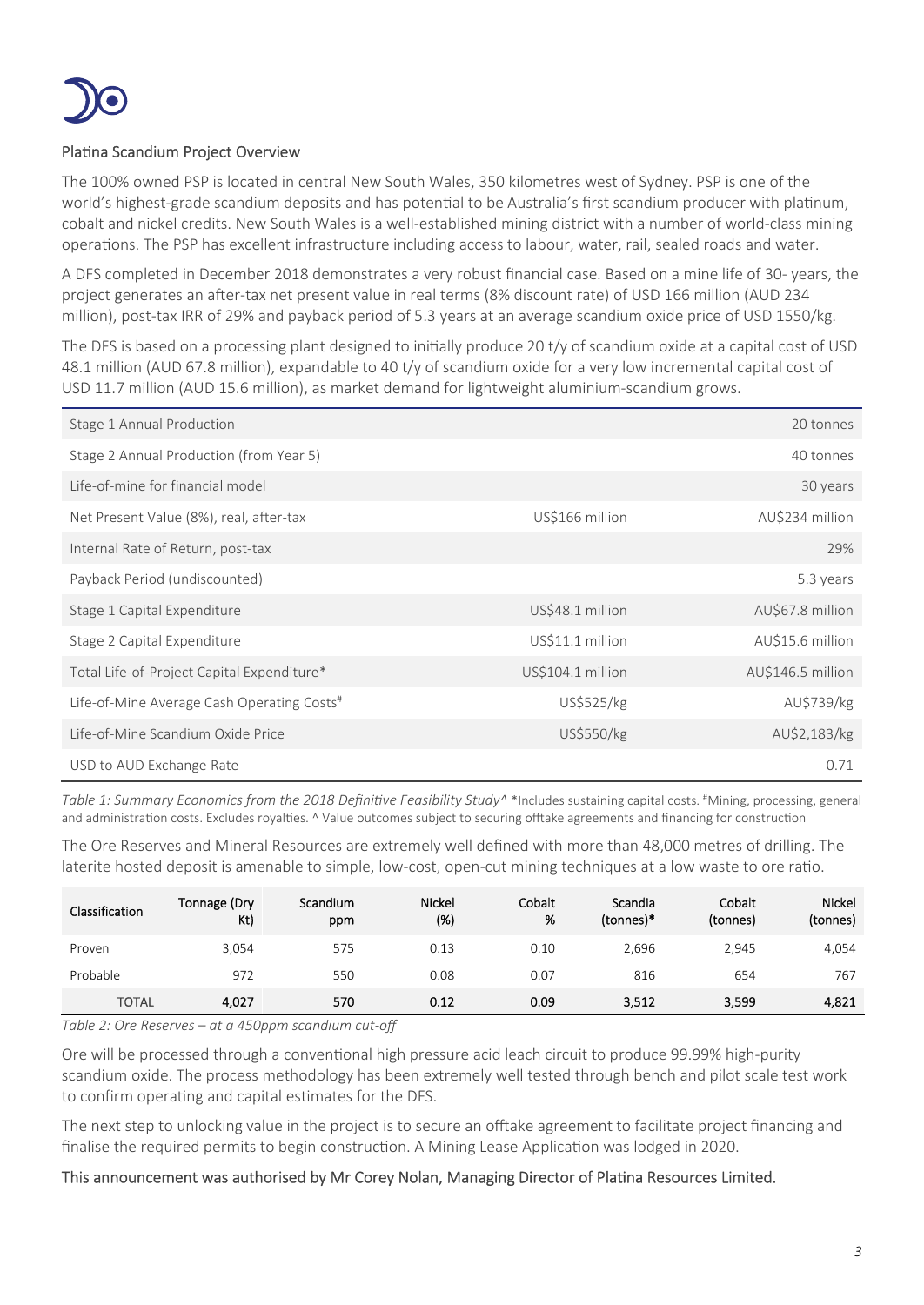

#### For more information:

Corey Nolan Gareth Quinn Managing Director **Communist Communist Corporate Affairs Manager** Phone +61 (0)7 5580 9094 Mobile: 0417 711 108 admin@platinaresources.com.au eareth@republicpr.com.au For more information please see: www.platinaresources.com.au

#### ABOUT PLATINA RESOURCES

Platina is an Australian-based company focused on returning shareholder value by advancing early-stage metals projects through exploration, feasibility, permitting and into development.

The company has interests in the following projects:

- Challa Gold Project (100% interest) Platina has acquired a 100% interest in the Challa Gold Project located in-between the prolific Mt Magnet and Sandstone gold districts in Western Australia, 500km north-east of Perth.
- Platina Scandium Project (100%) located in central New South Wales, the project is one of the largest and highest-grade scandium deposits in the world, which has the potential to become Australia's first scandium producer with cobalt, platinum and nickel credits.
- Munni Munni (30% interest) Situated in the Pilbara region of Western Australia, the project is one of Australia's most significant Platinum Group Metal occurrences. Munni Munni also has potential for conglomerate hosted gold and is a joint venture with Artemis Resources Limited.
- Investment in Blue Moon Zinc Corporation (6 million shares in TSXV listed MOON) the Blue Moon Zinc Project has a NI43-101 resource which is open at depth and along strike and has favorable metallurgy.
- Investment in Major Precious Metals (55 million shares in CSE listed SIZE) Major is a Canadian junior mining and exploration company whose flagship Skaergaard Project hosts one of the world's largest undeveloped gold deposits and one of the largest palladium resources outside of South Africa and Russia.

#### REFERENCES TO PREVIOUS ASX RELEASES

The information in this report that relates to Exploration Results were last reported by the company in compliance with the 2012 Edition of the JORC Australasian Code for Reporting of Exploration Results, Mineral Resources and Ore Reserves in market releases dated as follows:

- Platina Scandium Project Positive Definitive Feasibility Study, 13 December 2018;
- Owendale Measured, Indicated and Inferred Mineral Resource 16 August 2018; and
- Platina Scandium Project Ore Reserve, 13 December 2018.

The company confirms that it is not aware of any new information or data that materially affects the information included in the market announcements referred above and further confirms that all material assumptions underpinning the exploration results contained in those market releases continue to apply and have not materially changed.

#### **DISCLAIMER**

Statements regarding Platina Resources' plans with respect to its mineral properties are forward-looking statements. There can be no assurance that Platina Resources' plans for development of its mineral properties will proceed as currently expected. There can also be no assurance that Platina Resources will be able to confirm the presence of additional mineral deposits, that any mineralisation will prove to be economic or that a mine will successfully be developed on any of Platina Resources' mineral properties or that Platina will achieve any of the valuation increases shown by the peer group companies.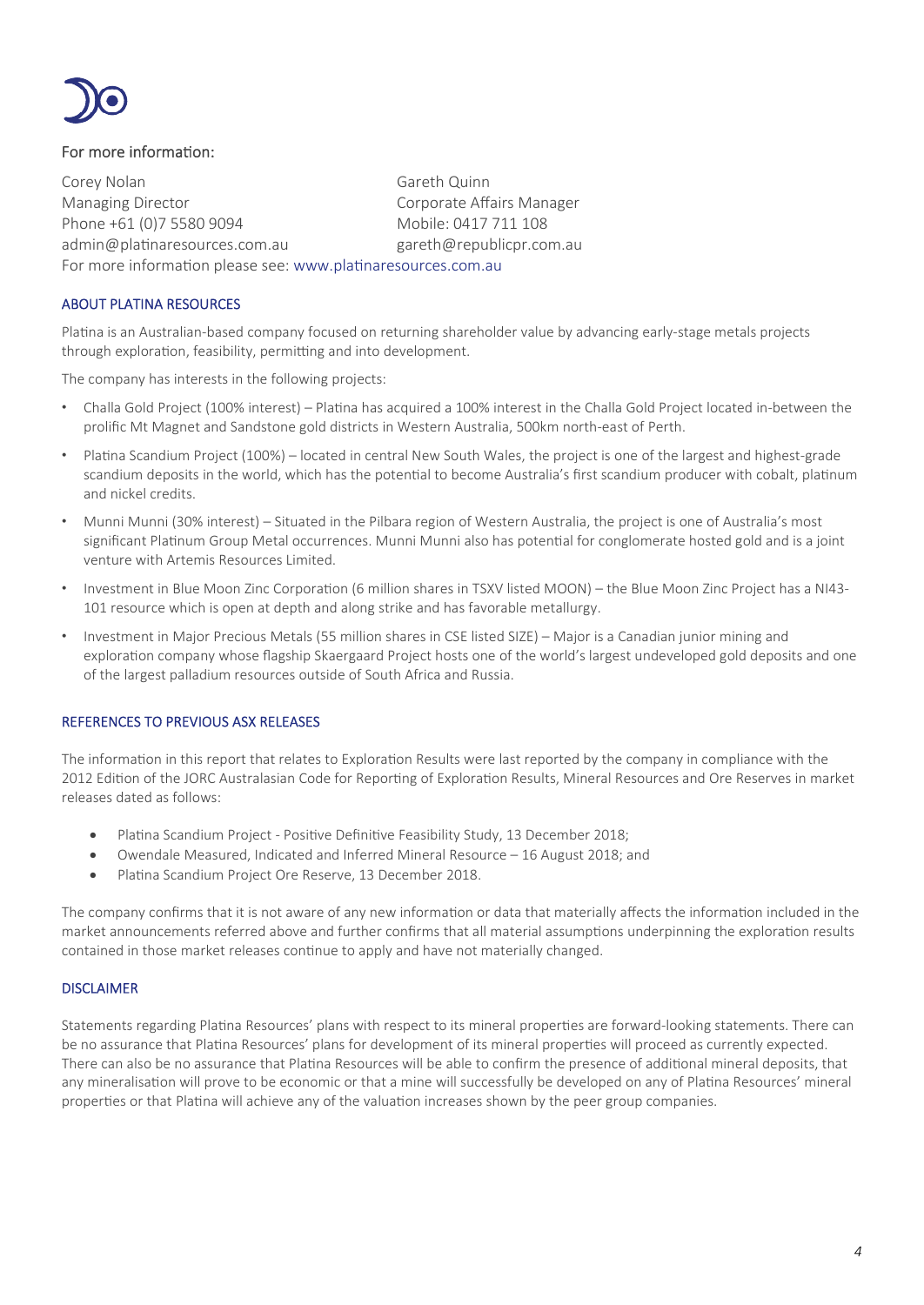

## SUMMARY OVERVIEW OF COMPARATIVE COMPANIES

| <b>Company &amp; Website</b>                                    | <b>Ticker</b>  | <b>Status</b>           | Description                                                                                                                                                                                                                                                                                                                                                                                                                                                                                                                                                                                                                                                                                                                                |
|-----------------------------------------------------------------|----------------|-------------------------|--------------------------------------------------------------------------------------------------------------------------------------------------------------------------------------------------------------------------------------------------------------------------------------------------------------------------------------------------------------------------------------------------------------------------------------------------------------------------------------------------------------------------------------------------------------------------------------------------------------------------------------------------------------------------------------------------------------------------------------------|
| Imperial Mining Group Company<br>Limited<br>www.imperialmpg.com | TSXV:IPG       | Explorer                | Exploration company targeting scandium / niobium / tantalum / rare<br>earths at the Crater Lake project in Quebec, Canada.<br>IPG has been undertaking drilling and metallurgical studies but is yet<br>to complete a resource or economic study.                                                                                                                                                                                                                                                                                                                                                                                                                                                                                          |
| Ardea Resources Limited<br>www.ardearesources.com.au            | ASX:ARL        | Explorer                | Ardea is an Australia-focused multi-commodity explorer and<br>developer advancing its undeveloped 100%-owned Goongarrie<br>Nickel Project ("Goongarrie" or "GNCP").<br>Goongarrie forms part of the broader Kalgoorlie Nickel-Cobalt<br>project, and is located 80km north of Kalgoorlie, Western Australia.<br>Goongarrie is a potential multi-generational mine offering<br>outstanding multi-commodity exposure which includes nickel, cobalt,<br>scandium, vanadium, chromium, aluminium and gold.<br>Goongarrie has a defined mineral resource and been the subject of<br>many studies including metallurgical testing which has defined the<br>high pressure acid leach process route as most appropriate for a<br>laterite orebody. |
| Scandium International<br>www.scandiuminternational.com         | <b>TSE:SCY</b> | Developer               | SCY owns a 100% interest in the undeveloped Nyngan Scandium<br>Project, located in New South Wales, Australia, approximately 500<br>kilometres northwest of Sydney. The Company completed a<br>definitive feasibility study in May 2016 and has granted Mining<br>Licences. SCY is seeking offtake for project funding and development.                                                                                                                                                                                                                                                                                                                                                                                                    |
| Australian Mines Limited<br>www.australianmines.com.au          | ASX:AUZ        | Explorer /<br>Developer | AUZ is an explorer and future developer of nickel-cobalt-scandium<br>projects in Australia. AUZ has completed a feasibility study on<br>developing the Sconi laterite hosted deposit in Queensland, Australia<br>using the high pressure acid leach process route.<br>AUZ also owns the Flemington laterite deposit in New South Wales<br>which has a small resource.                                                                                                                                                                                                                                                                                                                                                                      |
| Niocorp Developments Ltd<br>www.niocorp.com                     | TSX:NB         | Developer               | NB owns the undeveloped Elk Creek Superalloy Materials Project in<br>the U.S. which has a definitive feasibility study completed and key<br>U.S. federal permits obtained. It is the highest grade niobium project<br>in North America as well as one of the world's largest prospective<br>scandium producers.                                                                                                                                                                                                                                                                                                                                                                                                                            |
| Clean Teq<br>www.cleanteg.com                                   | ASX:CLQ        | Developer               | CLQ is a metals recovery and industrial water treatment company<br>using proprietary Clean-iX® continuous ion exchange technology.<br>Clean TeQ is progressing its undeveloped Sunrise nickel, cobalt,<br>scandium project in New South Wales, utilising its Clean-iX®<br>technology. The Clean TeQ Sunrise Project is one of the largest<br>cobalt-rich nickel laterite deposits in the world and is development-<br>ready (feasibility study completed), with all key permits and<br>approvals in place. Sunrise is also one of the largest undeveloped<br>scandium deposits globally.                                                                                                                                                   |